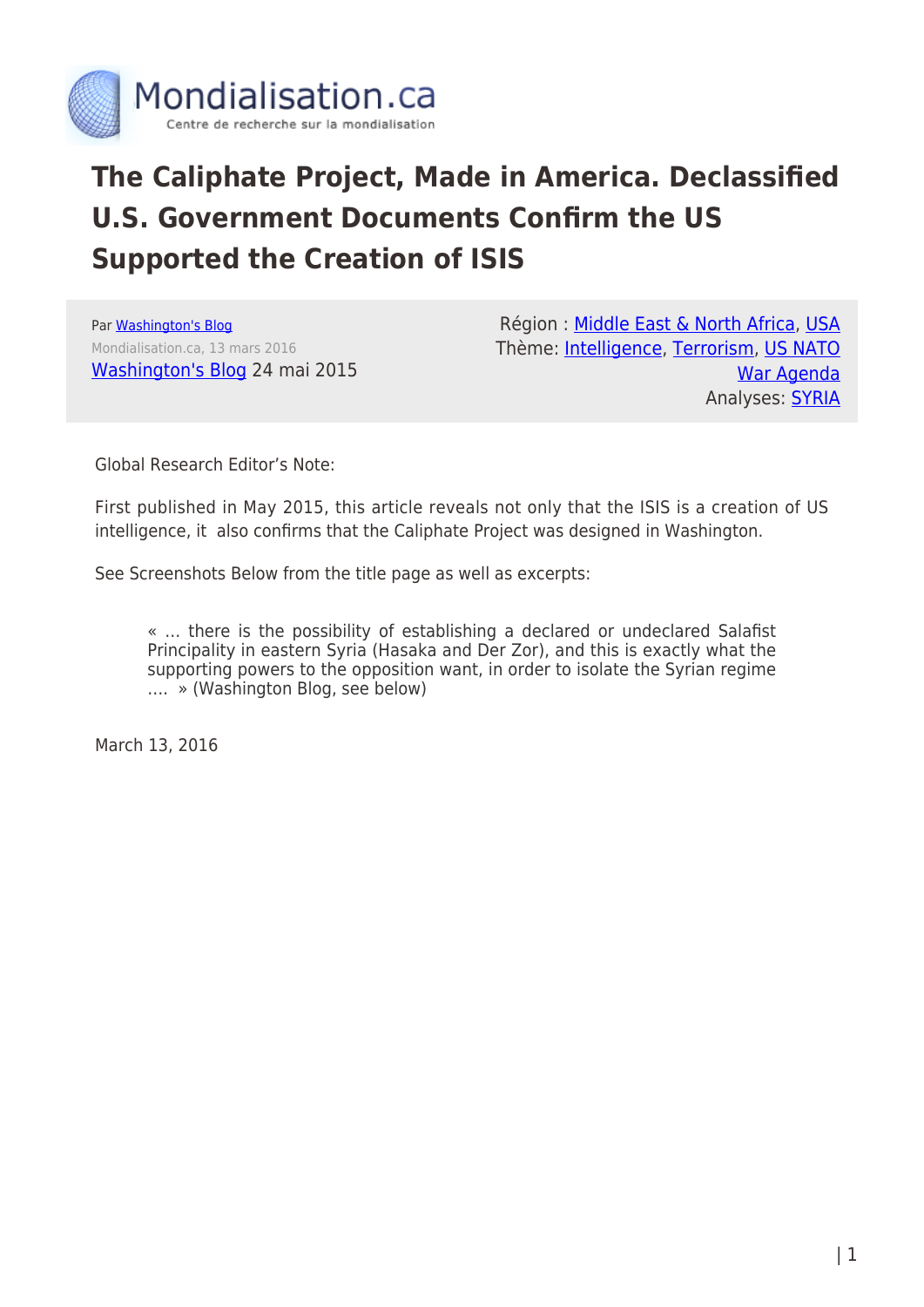| <b>CLASSIFICATION: <del>SECRET</del></b><br><b>ENVELOPE</b>      |                              |            |         |
|------------------------------------------------------------------|------------------------------|------------|---------|
| (b)(3):10 USC § 424                                              |                              |            |         |
| ZNY <del>SSSSS</del>                                             |                              |            |         |
| <b>HEADER</b>                                                    |                              |            |         |
| R 050839Z AUG 12                                                 |                              |            |         |
| (b)(3):10 USC § 424, (b)(3):50 USC § 3024(i)                     |                              |            |         |
| (b)(3):10 USC § 424,(b)(3):50 USC § 3024(i)                      | TO RHEFDIA/DIA WASHINGTON DC |            |         |
| RHMFISS/CDR USTRANSCOM SCOTT AFB IL<br>RUEAIIA/CIA WASHINGTON DC |                              |            |         |
| (b)(3):50 USC § 3024(i)                                          |                              |            |         |
| RHMFISS/COMSOCCENT MACDILL AFB FL                                |                              |            |         |
| RHEFHLC/DEPT OF HOMELAND SECURITY WASHINGTON DC (D)(3):50 USC    |                              |            | 3024(i) |
| RHMFISS/DEPT OF HOMELAND SECURITY WASHINGTON DC/                 |                              |            |         |
| RUEHC/DEPT OF STATE WASHINGTON DC/(b)(3):50                      |                              | USC § 3024 |         |
| RHEFDIA/DIA WASHINGTON DC                                        |                              |            |         |
| RUZDFBI/FBI WASHINGTON DC                                        |                              |            |         |
| RHMFISS/FBI WASHINGTON DC                                        |                              |            |         |
| RHMFISS/HO LISSOCOM MACDILL AFR FL                               |                              |            |         |

Judicial Watch has – for many years – obtained sensitive U.S. government documents through freedom of information requests and lawsuits.

The government just produced [documents](http://www.judicialwatch.org/wp-content/uploads/2015/05/Pg.-291-Pgs.-287-293-JW-v-DOD-and-State-14-812-DOD-Release-2015-04-10-final-version11.pdf) to Judicial Watch in response to a freedom of information suit which show that the West has long supported ISIS. The documents were written by the U.S. Defense Intelligence Agency on August 12, 2012 ... [years before](http://www.cnn.com/2014/08/08/world/isis-fast-facts/) ISIS burst onto the world stage.

Here are screenshots from the documents. We have highlighted the relevant parts in yellow:

## A. INTERNALLY, EVENTS ARE TAKING A CLEAR SECTARIAN DIRECTION.

B. THE SALAFIST, THE MUSLIM BROTHERHOOD, AND AQI ARE THE MAJOR FORCES DRIVING THE INSURGENCY IN SYRIA.

C. THE WEST, GULF COUNTRIES, AND TURKEY SUPPORT THE OPPOSITION, WHILE RUSSIA, CHINA, AND IRAN SUPPORT THE REGIME.

Why is this important? It shows that extreme Muslim terrorists - [salafists,](http://www.washingtonsblog.com/2014/08/closest-u-s-allies-middle-east-hotbeds-islamic-fundamentalism.html) Muslims Brotherhood, and AQI (i.e. Al Qaeda in Iraq) – have always been the "major forces driving the insurgency in Syria."

This verifies what the alternative media has been saying for years: there *[aren't any](http://www.washingtonsblog.com/2014/09/war-3.html)* [moderate rebels](http://www.washingtonsblog.com/2014/09/war-3.html) in Syria (and see [this,](https://www.google.com/search?q=no+moderate+rebels+syria&ie=utf-8&oe=utf-8&aq=t&rls=org.mozilla:en-US:official&client=firefox-a&channel=sb) [this](http://www.washingtonpost.com/blogs/worldviews/wp/2014/10/06/behind-bidens-gaffe-some-legitimate-concerns-about-americas-middle-east-allies/) and [this\)](http://news.firedoglake.com/2014/08/11/obama-admits-arming-moderate-syrian-rebels-has-always-been-a-fantasy/).

The newly-declassified document continues: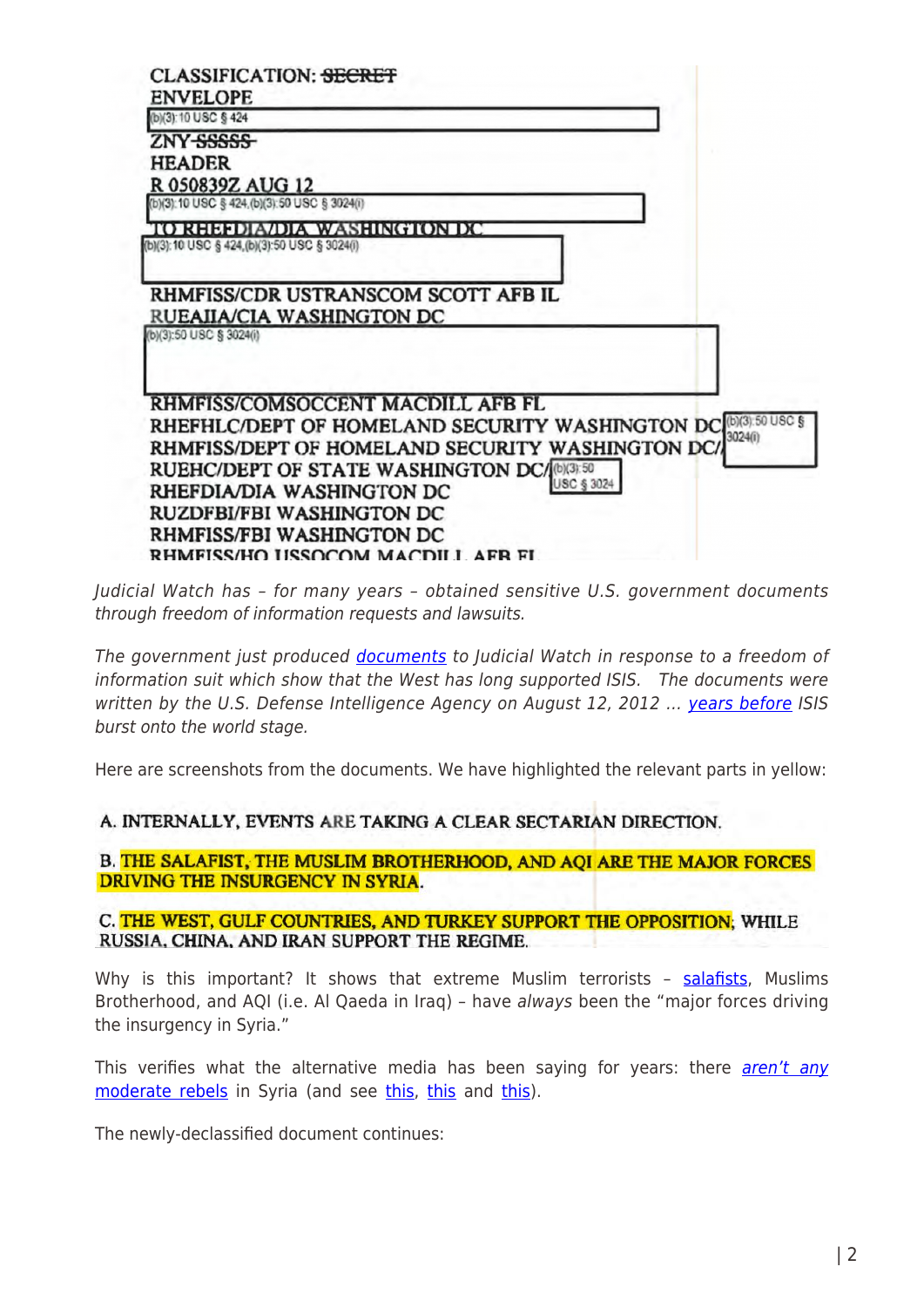TRAIN THEM ON THE IRAOI SIDE. IN ADDITION TO HARBORING REFUGEES (SYRIA).

C. IF THE SITUATION UNRAVELS THERE IS THE POSSIBILITY OF ESTABLISHING A DECLARED OR UNDECLARED SALAFIST PRINCIPALITY IN EASTERN SYRIA (HASAKA AND DER ZOR), AND THIS IS EXACTLY WHAT THE SUPPORTING POWERS TO THE OPPOSITION WANT, IN ORDER TO ISOLATE THE SYRIAN REGIME, WHICH IS CONSIDERED THE STRATEGIC DEPTH OF THE SHIA EXPANSION (IRAQ AND IRAN).

D. THE DETERIORATION OF THE SITUATION HAS DIRE CONSEQUENCES ON THE IRAQI SITUATION AND ARE AS FOLLOWS:

-- 1. THIS CREATES THE IDEAL ATMOSPHERE FOR AQI TO RETURN TO ITS OLD POCKETS IN MOSUL AND RAMADI, AND WILL PROVIDE A RENEWED MOMENTUM UNDER THE PRESUMPTION OF UNIFYING THE JIHAD AMONG SUNNI IRAO AND SYRIA, AND THE REST OF THE SUNNIS IN THE ARAB WORLD AGAINST WHAT IT CONSIDERS ONE ENEMY, THE DISSENTERS. ISI COULD ALSO DECLARE AN ISLAMIC STATE THROUGH ITS UNION WITH OTHER TERRORIST ORGANIZATIONS IN IRAQ AND SYRIA, WHICH WILL CREATE GRAVE DANGER IN REGARDS TO UNIFYING IRAQ AND THE PROTECTION OF ITS TERRITORY.

Yes, you read that correctly:

… there is the possibility of establishing a declared or undeclared Salafist Principality in eastern Syria (Hasaka and Der Zor), and this is exactly what the supporting powers to the opposition want, in order to isolate the Syrian regime ….

In other words, the powers supporting the Syrian opposition – the West, our Gulf allies, and Turkey wanted an Islamic caliphate in order to challenge Syrian president Assad.

Sure, [top U.S. generals](http://www.washingtonsblog.com/2015/02/top-u-s-generals-american-allies-support-isis.html) - and vice president [Vice President Joe Biden](https://www.youtube.com/watch?v=w04YE5zRmc8#t=67) - have said that America's closest allies support ISIS. And mainstream American media have called for [direct support](http://www.washingtonsblog.com/2015/03/mainstream-media-calls-supporting-al-qaeda-isis.) [of ISIS.](http://www.washingtonsblog.com/2015/03/mainstream-media-calls-supporting-al-qaeda-isis.)

But the declassified DIA documents show that the U.S. and the West supported ISIS at its inception ... as a way to isolate the Syrian government. And [see this.](http://www.washingtonsblog.com/2015/05/dia-docs-west-wants-a-salafist-principality-in-eastern-syria.html)

This is a big deal. A former British Army and Metropolitan Police counter-terrorism intelligence officer and a former MI5 officer [confirm](https://medium.com/insurge-intelligence/secret-pentagon-report-reveals-west-saw-isis-as-strategic-asset-b99ad7a29092) that the newly-released documents are a smoking gun.

This is a train wreck [long in the making.](http://www.washingtonsblog.com/2012/07/false-flags-in-syria.html)

La source originale de cet article est [Washington's Blog](http://www.washingtonsblog.com/2015/05/newly-declassified-u-s-government-documents-the-west-supported-the-creation-of-isis.html) Copyright © [Washington's Blog,](https://www.mondialisation.ca/author/washington-s-blog) [Washington's Blog,](http://www.washingtonsblog.com/2015/05/newly-declassified-u-s-government-documents-the-west-supported-the-creation-of-isis.html) 2016